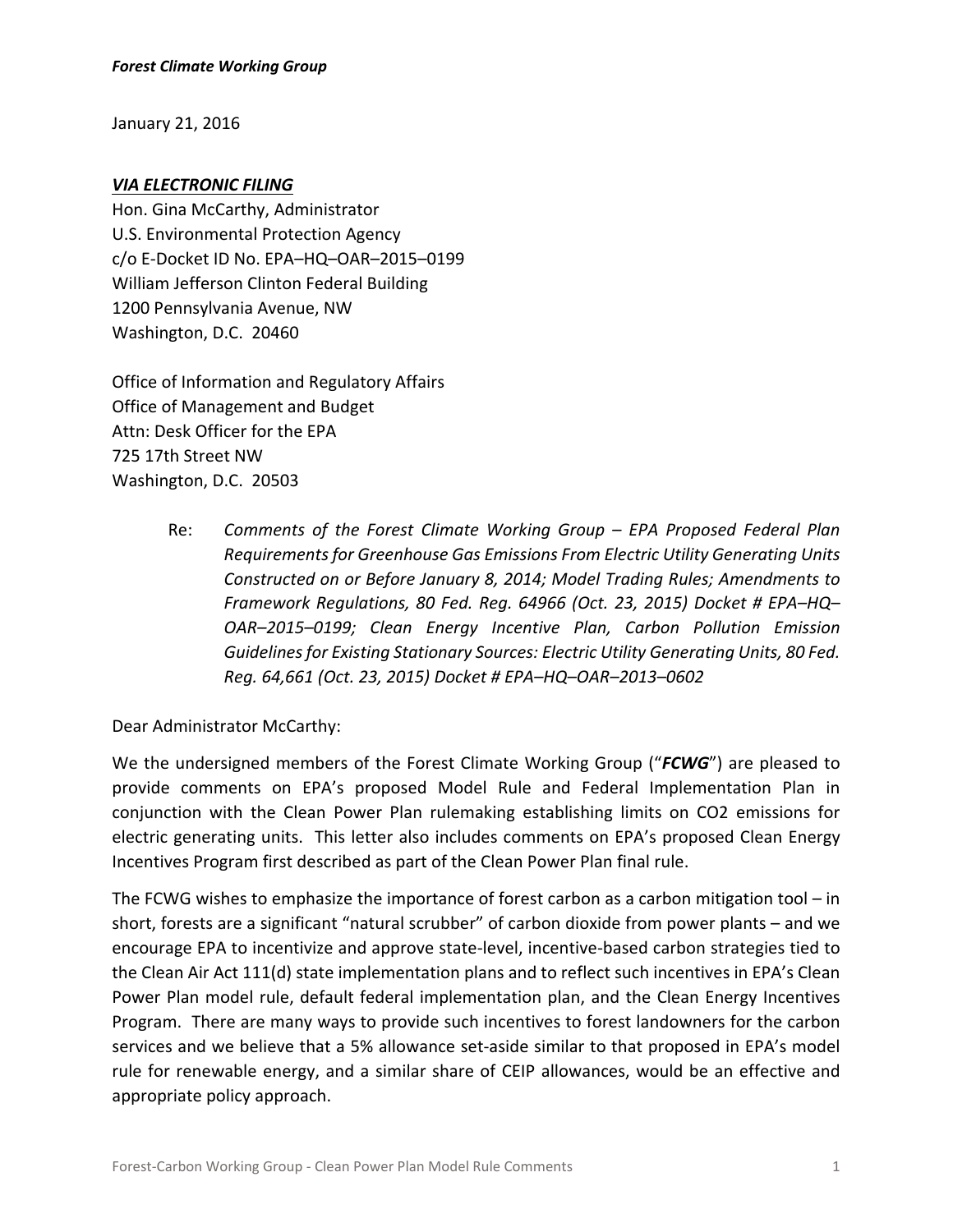### **About the FCWG**

The Forest Climate Working Group is a diverse group of forest interests including landowners, industry, conservationists, academia, and carbon market interests, that has worked together for over seven years to advocate for state and federal policies that ensure that the full potential of U.S. forests and forest products is realized to provide climate solutions. The FCWG believes that federal and state governments should recognize the critical role that forests play in absorbing carbon emissions from industrial sources and enable U.S. forests and forest products to further capture carbon emissions and enhance the environment and the economy. When forest carbon benefits are fully recognized, we have seen in our work the potential for U.S. forests and forest products to be a powerful lever to help achieve carbon goals at the state and national levels.

While many of our individual organizations may be offering more detailed comments as part of EPA's formal comment process, we want to highlight for you these shared perspectives regarding the potential for forest carbon benefits, including forests and forest products, to contribute toward EPA's carbon mitigation goals. Specifically, we see opportunities for the final 111(d) rule to assure that States can fully and flexibly tap this potential as part of state-level carbon strategies while also advancing other environmental and economic goals in their states.

#### **FCWG Comments on Model Rule/FIP and CEIP**

The Forest Climate Working Group respectfully submits the following comments.

# *I. Background: U.S. Forests and Climate Mitigation—Current and Potential Carbon Solutions*

Forests, trees, and forest products offer tremendous forest carbon services as "natural scrubber systems" that capture carbon dioxide from sources of greenhouse gas emissions, such as the power, industrial and transportation sectors. Forests play a key role in meeting carbon emission reduction goals by capturing and storing carbon immediately, rapidly, in great quantity, and for long periods of time. Forest products similarly store carbon and, especially when used in place of more fossil‐fuel intensive products such as in building construction, offer a significantly lower carbon footprint while providing the same or better shelter and performance.

The Forest Climate Working Group has developed a policy framework to assist States with incentivizing the role of forest carbon in climate solutions. Our recommendations are laid out in a December 2015 report entitled *Forest Carbon Solutionsfor Mitigating Climate Change: A Toolkit for State Government* ("*Toolkit*"), which we incorporate into our comments and provide as Attachment A to these comments for EPA's consideration.

The Toolkit identifies five essential strategies for forest carbon services from private, urban and family‐owned working forests:

(1) Keep forests as forests;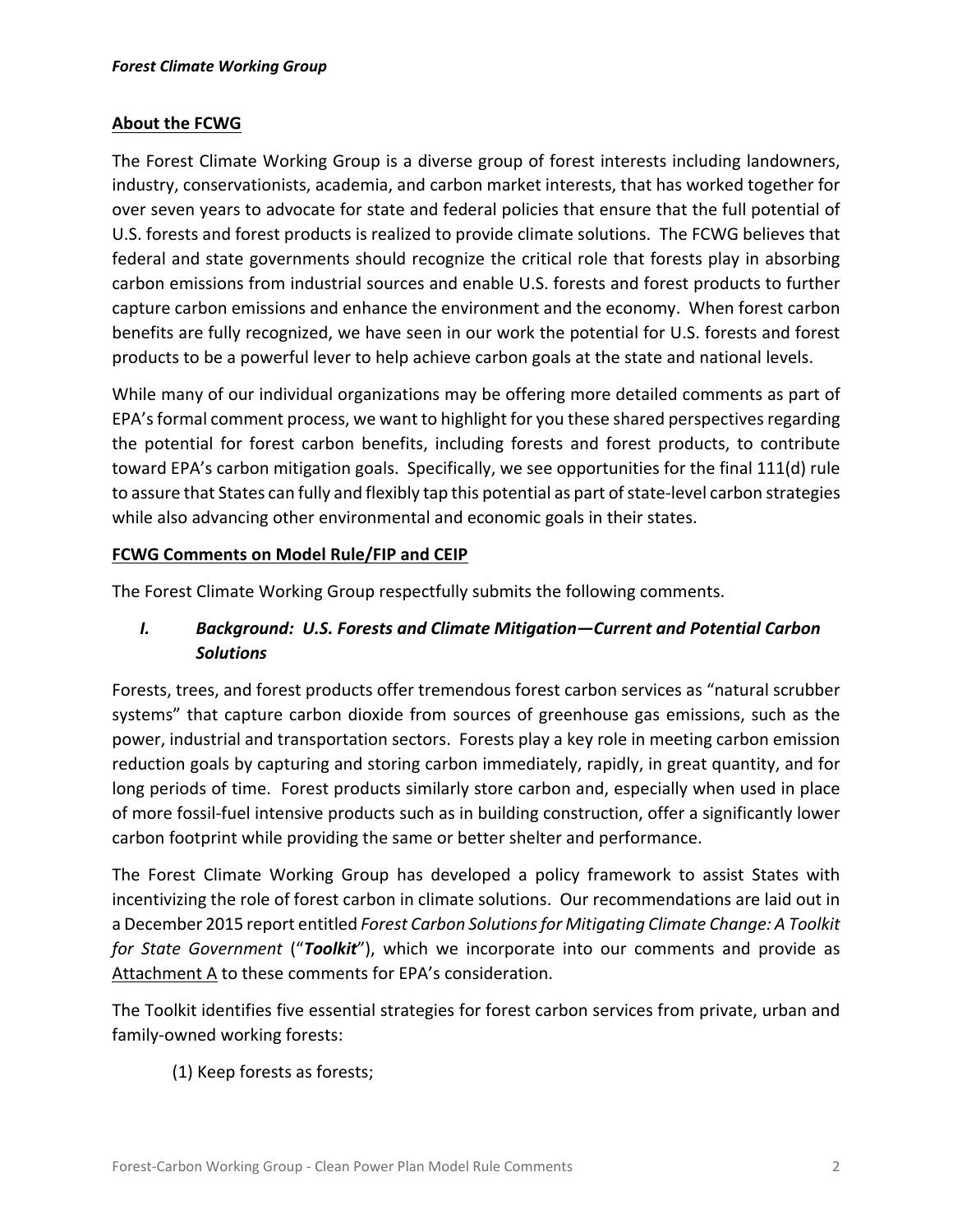(2) Create new forests through afforestation and replace lost forests quickly – reforest them after fire, wind, insect attack, and other disturbance;

(3) Manage forests through science‐based management, harvest and reforestation to keep them healthy and resilient;

(4) Protect urban forests and increase the extent and diversity of urban tree cover; and

(5) Increase the use of forest products especially to extend carbon storage and replace other, more fossil fuel intensive products.

The Toolkit suggests three policy options that States can implement to achieve the five essential forest carbon strategies:

- Strategic Carbon working forest carbon incentives model
- Maintaining and enhancing State forest tax incentives
- Expanding the use of wood in building construction

Each of these policy options is discussed in detail in the Toolkit. However, each depends on providing sufficient funding for implementation. The Clean Power Plan provides an initial opportunity for States to provide tangible economic incentives to promote forest carbon outcomes consistent with the structure and purpose of the Clean Power Plan through a State Forest Carbon Program.

## **II. Proposed Forest Program for Model Rule/FIP**

The FCWG proposes the creation under the Model Rule and/or FIP of a **State Forest Carbon Program** as a supplemental greenhouse gas mitigation measure, to be funded through a set-aside of allowances or auction proceeds,<sup>1</sup> or other funding mechanism to be determined by the particular State. In short, a set‐aside program for forest carbon should be established, similar to the renewable energy set-aside in the October 23, 2015 proposed EPA Model Rule/FIP.<sup>2</sup> The State Forest Carbon Program should be funded by a 5% set‐aside of allowances or auction proceeds, and administered by the State Forester or equivalent State official in partnership with extension forestry faculty and other entities.

The State Forest Carbon Program should be designed to promote the dual goals of (1) recognizing and compensating ecosystem services provided by forest lands (*i.e.*, natural scrubbing of CO2) and (2) incentivizing results-oriented payments for best practices that increase and stabilize carbon storage stocks. As EPA has recognized in the Model Rule preamble, "set-asides are

 $1$  See 80 Fed. Reg. at 65018 ("EPA notes that states implementing state plans may have greater flexibility than the federal government would to direct auction funds for particular activities").

<sup>&</sup>lt;sup>2</sup> EPA requested "comment on all of these, and any other, approaches to distribute allowances." 80 Fed. Reg. at 65018.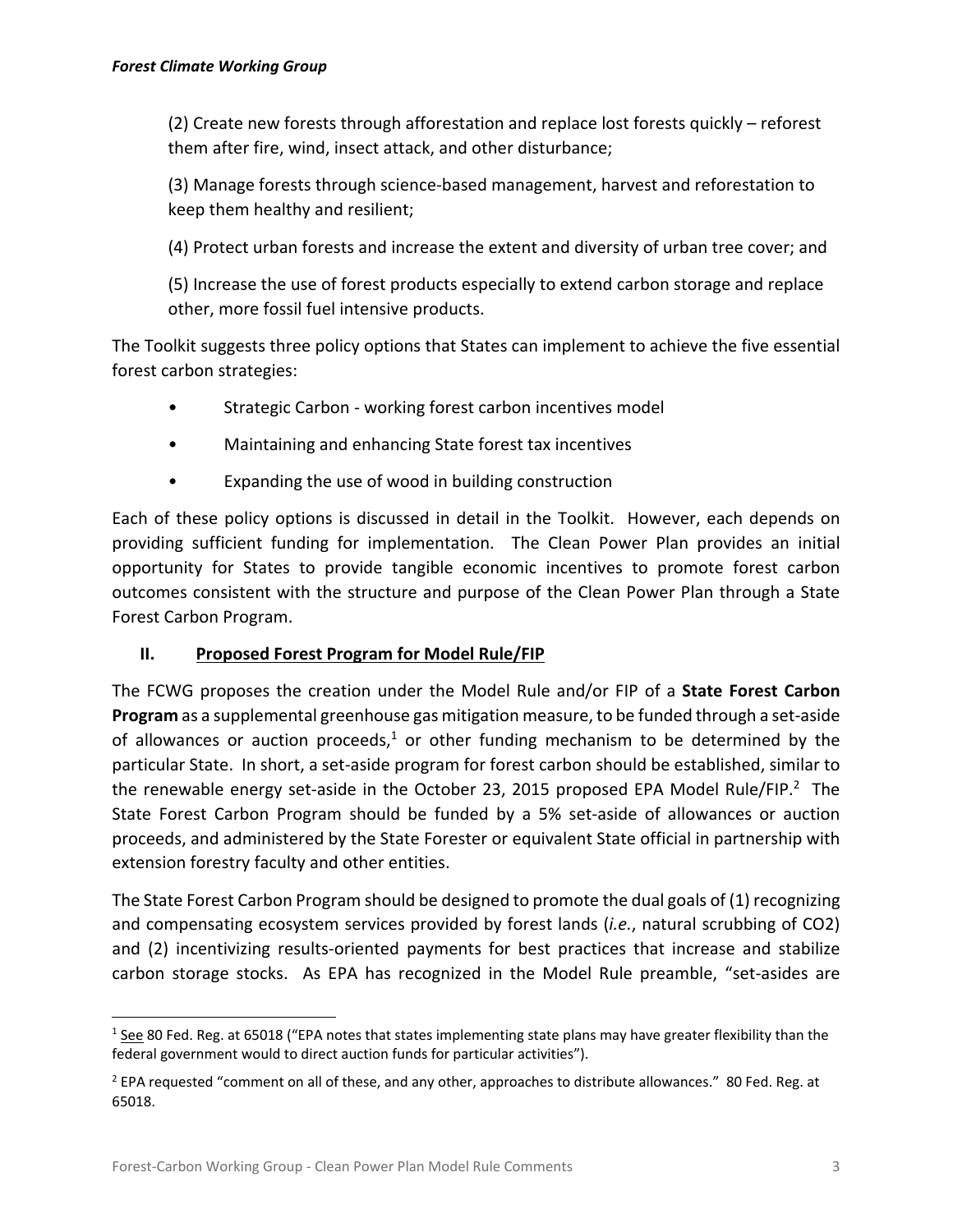essentially a type of 'economic incentive' authorized by the CAA as a means of pollution prevention and control," 80 Fed. Reg. at 65019, and thus a set-aside for forest carbon is entirely appropriate in view of the substantial sequestration and storage function provided by forest land in States.

The State Forest Carbon Program could be implemented through any or all of the three policy options discussed in the FCWG Toolkit: (1) a Strategic Carbon model that provides payments or cost‐share for carbon beneficial practices and land conservation; (2) a tax‐based approach that incentivizes conservation of forest lands and carbon‐beneficial practices; and (3) programs that expand carbon storage and avoid emissions through use of wood in building construction and wood products.

There are many different potential designs for a State Forest Carbon Program to be incorporated into EPA's Model Rule and FIP. The Forest Climate Working Group looks forward to working with EPA to flesh out the design details should EPA support the concept of a forest incentive program.

## **III. Comments on Clean Energy Incentives Program (CEIP)**

The FCWG proposes that EPA adopt a similar set‐aside of five percent (5%) of allowances established in the CEIP, to be reserved for forest carbon incentives under a program substantially similar to the State Forest Carbon Program described above.<sup>3</sup>

Indeed, EPA may lack legal authority to implement a CEIP if EPA were to exclude forest carbon reductions from participation in the program. Although EPA is within its authority to recognize emissions reductions generally, the Clean Air Act provides no authority (express or implied) for EPA to pick "winners and losers" in terms of control technologies or supplemental measures that should be financially rewarded. Accordingly, any allowances established or set aside for the CEIP should be allocated pro rata on the basis of carbon reduction services that are accomplished, whether a solar energy installation, energy efficiency program, or similarly practices that enhance forest carbon.

## **Conclusion**

The undersigned members of the Forest Climate Working Group greatly appreciate the opportunity to comment on this proposal. If you have any questions, please contact Jad Daley (jad.daley@tpl.org) or Rita Hite (rhite@forestfoundation.org) our Forest Climate Working Group co‐chairs.

<sup>&</sup>lt;sup>3</sup> EPA first proposed a set-aside carve-out for the CEIP in its Model Rule/FIP proposed rulemaking. 80 Fed. Reg. at 65016 ("The first [set‐aside] would set aside a portion of the allowances in each state from the first compliance period only; this set‐aside is for a proposed Clean Energy Incentive Program that is detailed in section V.D.4 of this preamble.").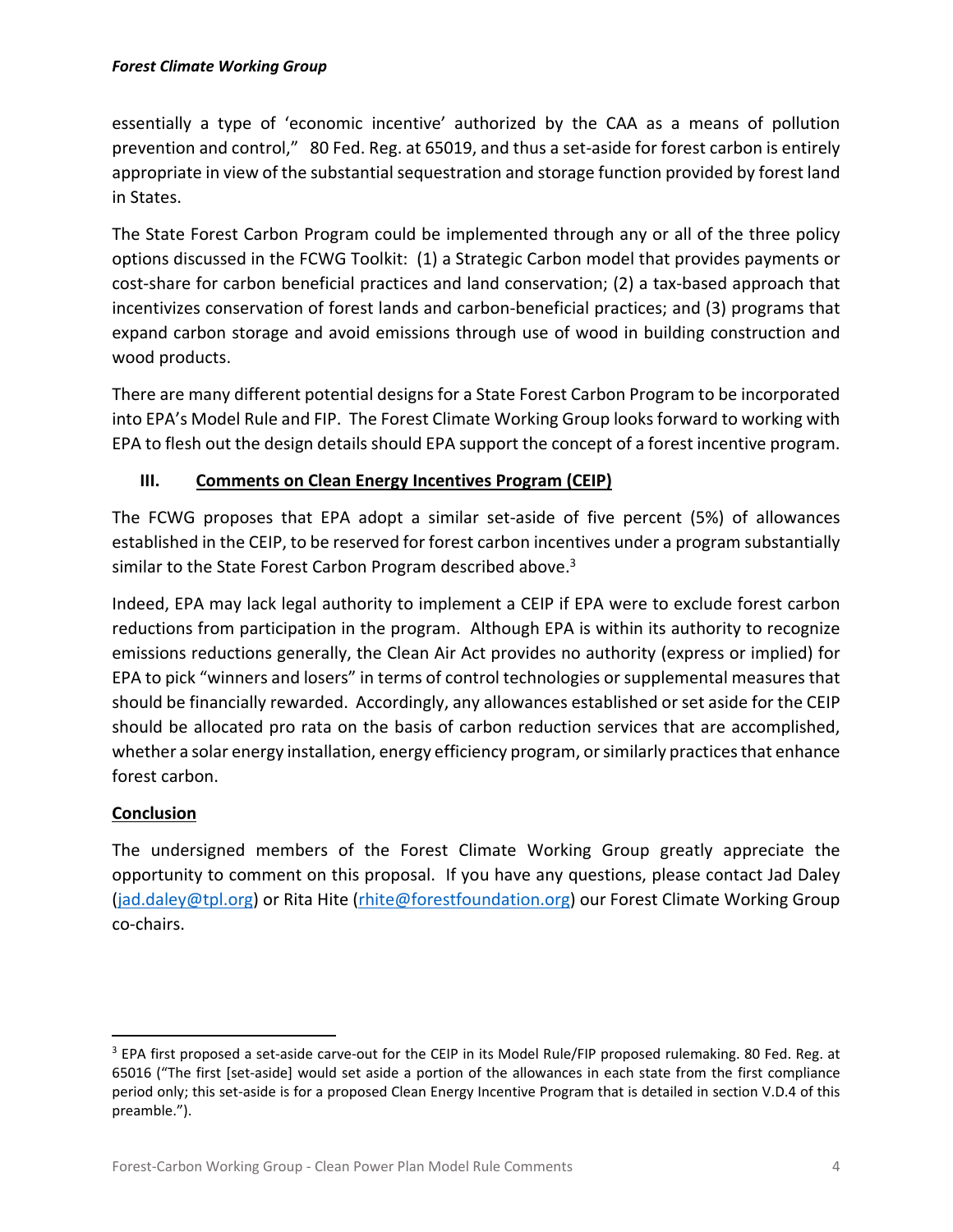#### *Forest Climate Working Group*

Respectfully submitted,

- American Bird Conservancy
- American Forest Foundation
- American Forests
- California Forestry Association
- CarbonVerde
- Forest Stewards Guild
- Hancock Natural Resource Group
- Hardwood Federation
- Lyme Timber Company
- L&C Carbon LLC
- National Association of University Forest Resources Programs
- Pinchot Institute for Conservation
- Society of American Foresters
- Sonen Capital, LLC
- Spatial Informatics Group Natural Assets Lab
- Sustainable Forestry Initiative
- The Trust for Public Land
- Wildlife Mississippi